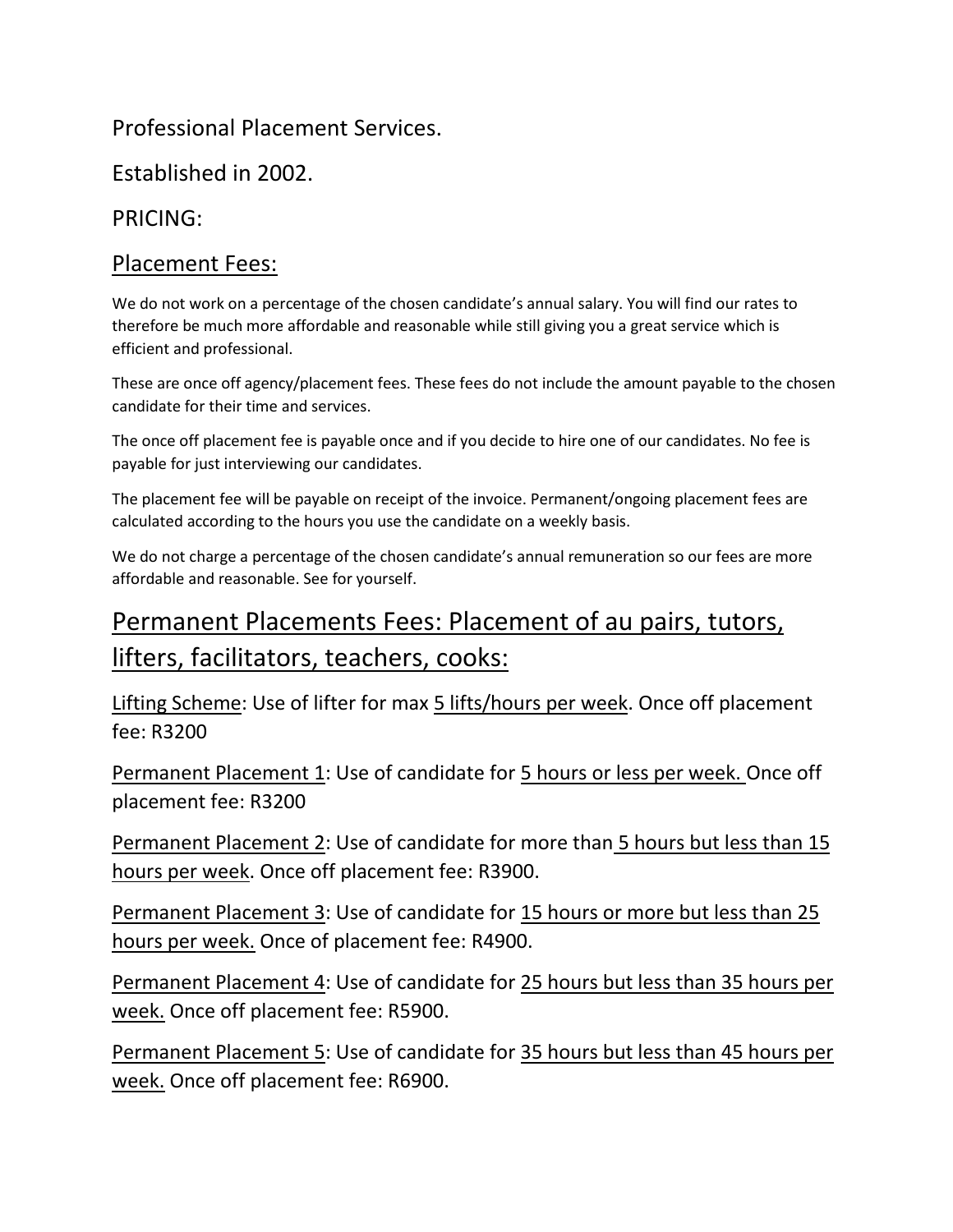Permanent Placement 6: Use of candidate for 45 hours but less than 55 hours per week. Once off placement fee: R7900.

Permanent Placement 7: Use of candidate for 55 hours but less than 65 hours per week. Once off placement fee: R8900.

Permanent Placement 8: Use of candidate for 65 hours but less than 75 hours per week. Once off placement fee: R9900.

Permanent Placement 9: Use of candidate for 75 hours but less than 85 hours per week. Once off placement fee: R10900.

Live-in person: Additional cost levied: R1000 for placing a live-in candidate whether it be on a temporary or ongoing basis.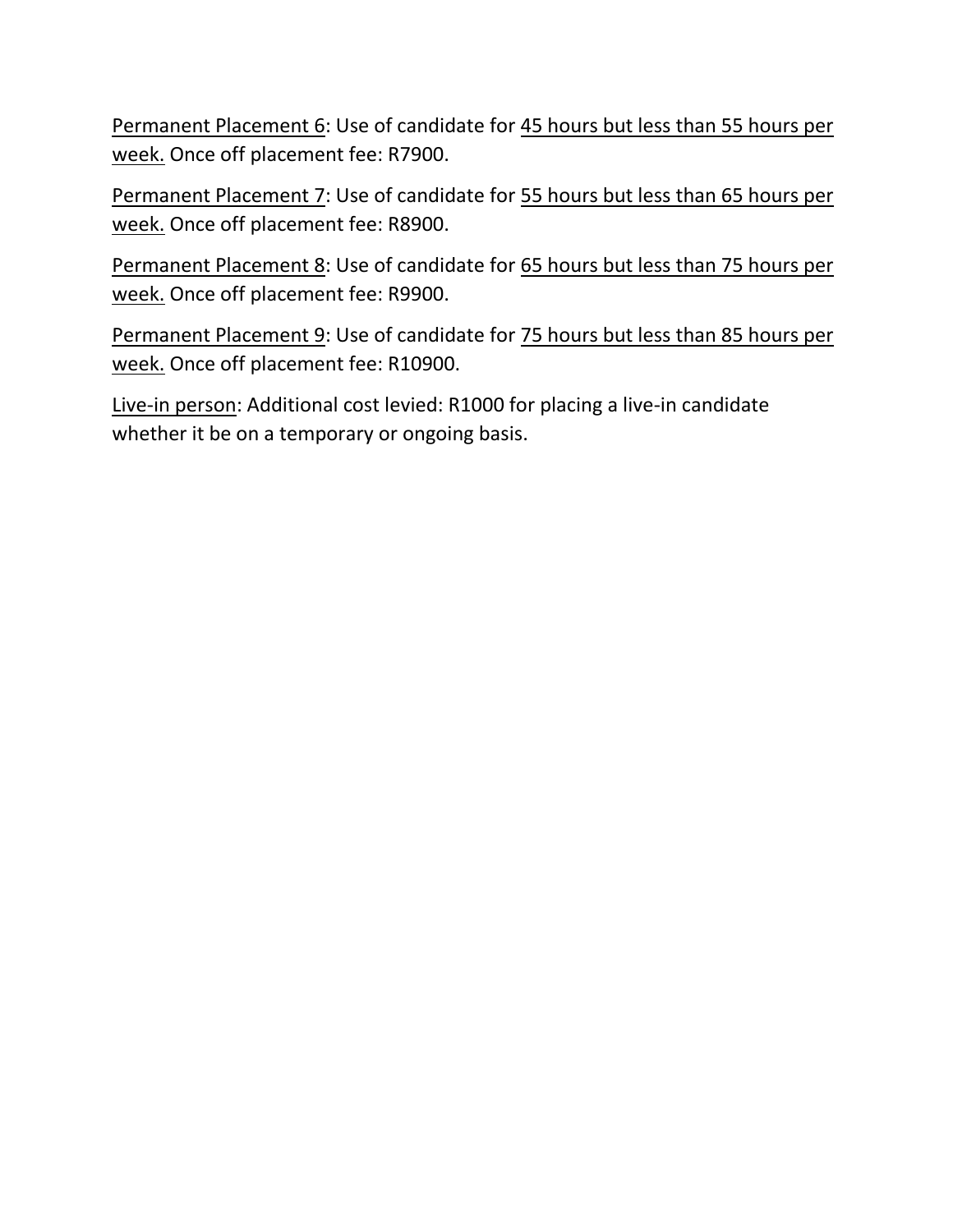# Domestic nanny, nurses, caregivers, cooks ongoing placements (Longer than 6 weeks):

These placement fees do not include the amount payable to the chosen candidate for their time and services.

Use of the domestic nanny, nurse, caregiver for 7 full days per week. Once off placement fee: R6999 Use of the domestic nanny, nurse, caregiver for 6 full days per week. Once off placement fee: R5999 Use of the domestic nanny, nurse, caregiver for 5 full days per week. Once off placement fee: R4999 Use of the domestic nanny, nurse, caregiver for 4 full days per week. Once off placement fee: R3999 Use of the domestic nanny, nurse, caregiver for 3 full days per week. Once off placement fee: R2999 Use of the domestic nanny, nurse, caregiver for 2 full days per week. Once off placement fee: R1999 Use of the domestic nanny, nurse, caregiver for 1 full day per week. Once off placement fee: R999 An additional once off charge of R1000 for a live in option.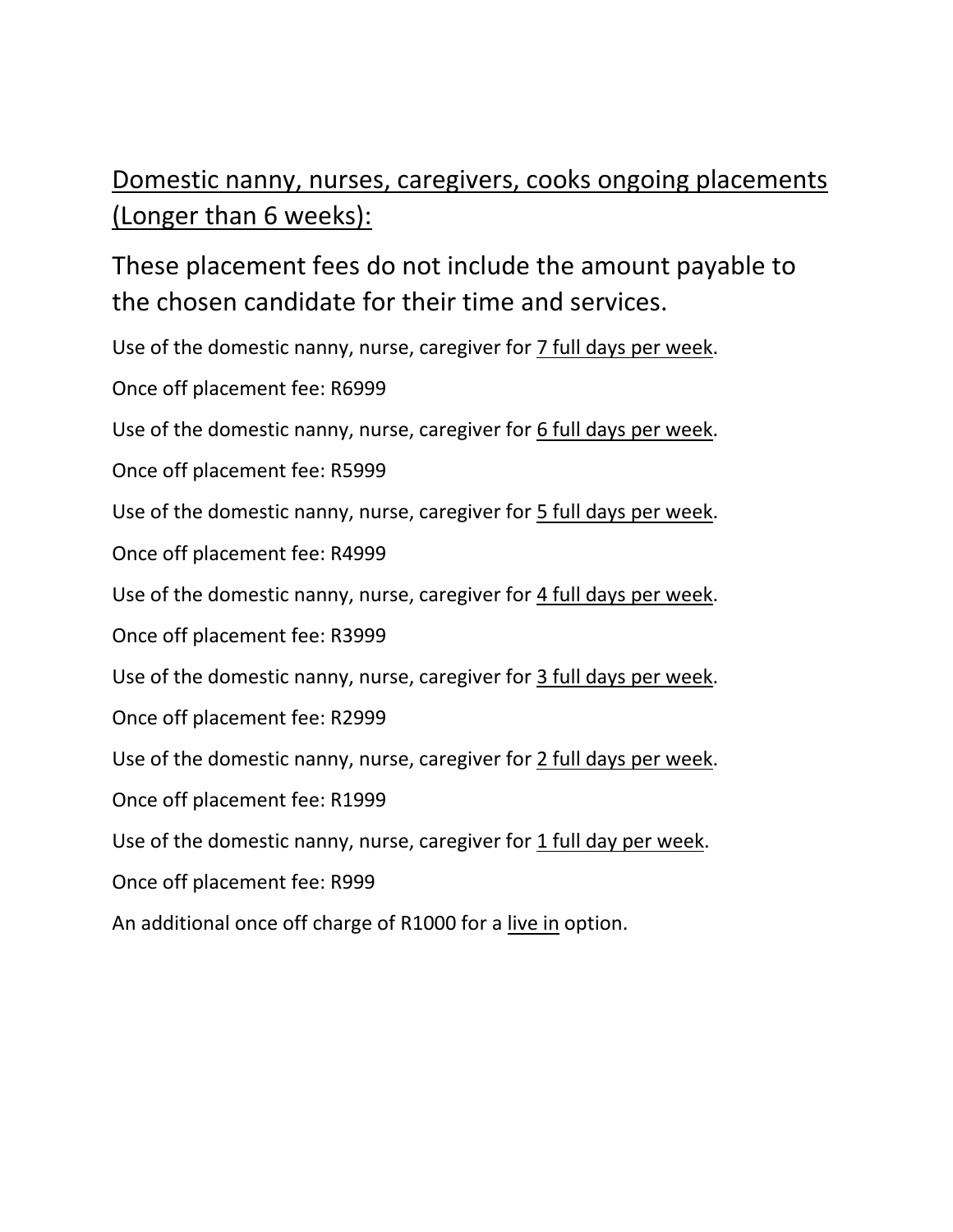# Au pair, tutor, teacher, lifter, facilitator, house/pet sitters temporary Placements Fees: Placement of a candidate for up to maximum of 6 weeks:

These placement fees do not include the amount payable to the chosen candidate for their time and services.

### Temporary Placement 1:

Use of candidate from 1 day/session to max 7 days/sessions. R120 per day/session.

#### Temporary Placement 2:

Use of candidate from 8 days/sessions to max 14 days/sessions. R110 per day/session.

#### Temporary Placement 3:

Use of candidate from 15 days/sessions to a max of 6 weeks. R100 per day /session

Professional Placement Services will do a replacement of a temporary person should the need arise. We however will not refund for any reason. Please refer to Terms & Conditions for additional information.